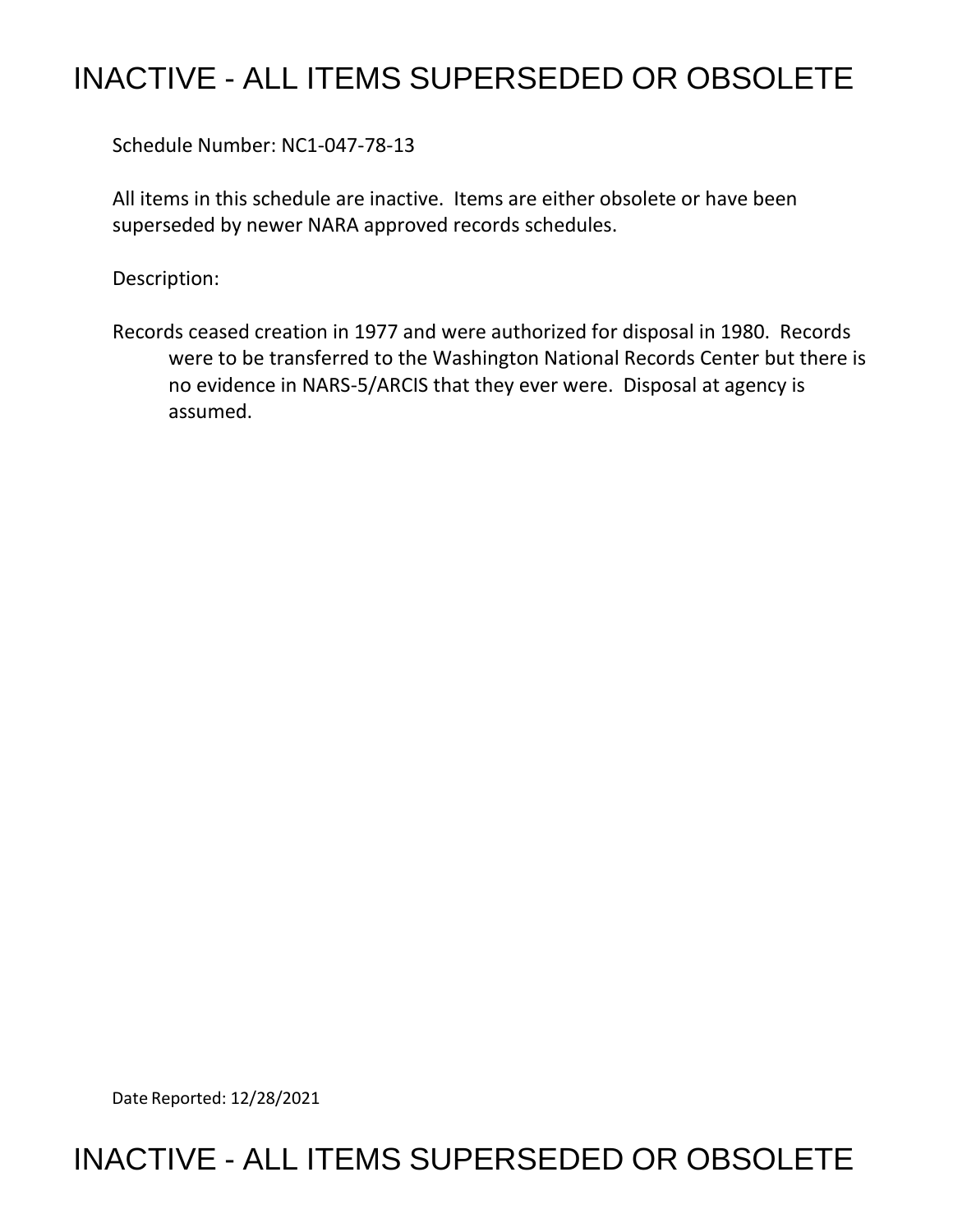|                                                                                                  | <b>POSITION AUTHORITY</b><br><b>REQUEST FOR RECORDS</b><br>(See Instructions on reverse)                                                                                                                                                                                                                                                                                   |               | JOB NO.                                                                                                                               | <b>LEAVE BLANK</b>     |                            |
|--------------------------------------------------------------------------------------------------|----------------------------------------------------------------------------------------------------------------------------------------------------------------------------------------------------------------------------------------------------------------------------------------------------------------------------------------------------------------------------|---------------|---------------------------------------------------------------------------------------------------------------------------------------|------------------------|----------------------------|
|                                                                                                  | TO: GENERAL SERVICES ADMINISTRATION,                                                                                                                                                                                                                                                                                                                                       |               | $NC1 - 47 - 78 - 8$                                                                                                                   |                        |                            |
| NATIONAL ARCHIVES AND RECORDS SERVICE, WASHINGTON, DC 20408<br>1. FROM (AGENCY OR ESTABLISHMENT) |                                                                                                                                                                                                                                                                                                                                                                            |               | DATE BECE<br>r' 1978                                                                                                                  |                        |                            |
|                                                                                                  | Department of Health, Education, and Welfare                                                                                                                                                                                                                                                                                                                               |               |                                                                                                                                       | NOTIFICATION TO AGENCY |                            |
| 2. MAJOR SUBDIVISION                                                                             | Social Security Administration                                                                                                                                                                                                                                                                                                                                             |               | In accordance with the provisions of 44 U.S.C. 3303a the disposal re-                                                                 |                        |                            |
| 3. MINOR SUBDIVISION                                                                             |                                                                                                                                                                                                                                                                                                                                                                            |               | quest, including amendments, is approved except for items that may<br>be stamped "disposal not approved" or "withdrawn" in column 10. |                        |                            |
|                                                                                                  | Office of Program Operations                                                                                                                                                                                                                                                                                                                                               |               |                                                                                                                                       |                        |                            |
|                                                                                                  | 4. NAME OF PERSON WITH WHOM TO CONFER                                                                                                                                                                                                                                                                                                                                      | 5. TEL. EXT.  |                                                                                                                                       |                        |                            |
| George S. Yamamura                                                                               |                                                                                                                                                                                                                                                                                                                                                                            | 594-5770      | $5 - 17 - 78$                                                                                                                         |                        |                            |
|                                                                                                  | 6. CERTIFICATE OF AGENCY REPRESENTATIVE:<br>I hereby certify that I am authorized to act for this agency in matters pertaining to the disposal of the agency's records;                                                                                                                                                                                                    |               |                                                                                                                                       |                        |                            |
| X                                                                                                | that the records proposed for disposal in this Request of $\mathcal{Z}_-$ page(s) are not now needed for the business of<br>this agency or will not be needed after the retention periods specified.<br>A Request for immediate disposal.<br><b>B</b> Request for disposal after a specified period of time or request for permanent                                       |               |                                                                                                                                       |                        |                            |
|                                                                                                  | retention.                                                                                                                                                                                                                                                                                                                                                                 |               |                                                                                                                                       |                        |                            |
| C. DATE                                                                                          | D. SIGNATURE OF AGENCY REPRESENTATIVE                                                                                                                                                                                                                                                                                                                                      | E. TITLE      |                                                                                                                                       |                        |                            |
| 3/15/78                                                                                          | Circue U. Pres<br>$\ltimes$ Russell $0$ . Hess                                                                                                                                                                                                                                                                                                                             |               | Department Records Management Officer                                                                                                 |                        |                            |
| 7.                                                                                               | 8. DESCRIPTION OF ITEM                                                                                                                                                                                                                                                                                                                                                     |               |                                                                                                                                       | 9.                     |                            |
| ITEM NO.                                                                                         | (With Inclusive Dates or Retention Periods)                                                                                                                                                                                                                                                                                                                                |               |                                                                                                                                       | SAMPLE OR<br>JOB NO.   | 10.<br><b>ACTION TAKEN</b> |
|                                                                                                  | SPECIAL (\$50) PAYMENT FILE                                                                                                                                                                                                                                                                                                                                                |               |                                                                                                                                       |                        |                            |
|                                                                                                  | A file maintained by the Bureau of Data Processing<br>containing personal information on SSI beneficiaries<br>who received a $$50$ one-time payment.<br>document manual payment cases, cases in which payments<br>had to be made outside the automated payment system or<br>cases of nonreceipt of the payment. The file consists<br>of the following records:             | These records |                                                                                                                                       |                        |                            |
|                                                                                                  | Copies of SF-1167, a Treasury Department payment<br>а.<br>authorization form, and associated transmittal<br>letters sent to the Treasury Department Disbursing<br>Center to notify the Department of payment nonreceipt<br>and to effect payment. These forms are filed by<br>initiating district office, and list name and address<br>of recipient and amount of payment. |               |                                                                                                                                       | パワー いよし                |                            |
|                                                                                                  | b. 3 by 5 card file of 65,000 cards in alphabetical<br>order for all cases processed for Treasury Department<br>payment. Cards include recipient's name, address,<br>account number (AN) and place of issue.                                                                                                                                                               |               |                                                                                                                                       |                        |                            |
|                                                                                                  | 3 by 5 card file in AN order of individuals who claim<br>$\mathbf{c}$ .<br>nonreceipt of payment. The card file contains AN, name, address, and action taken to effect payment.                                                                                                                                                                                            |               |                                                                                                                                       |                        |                            |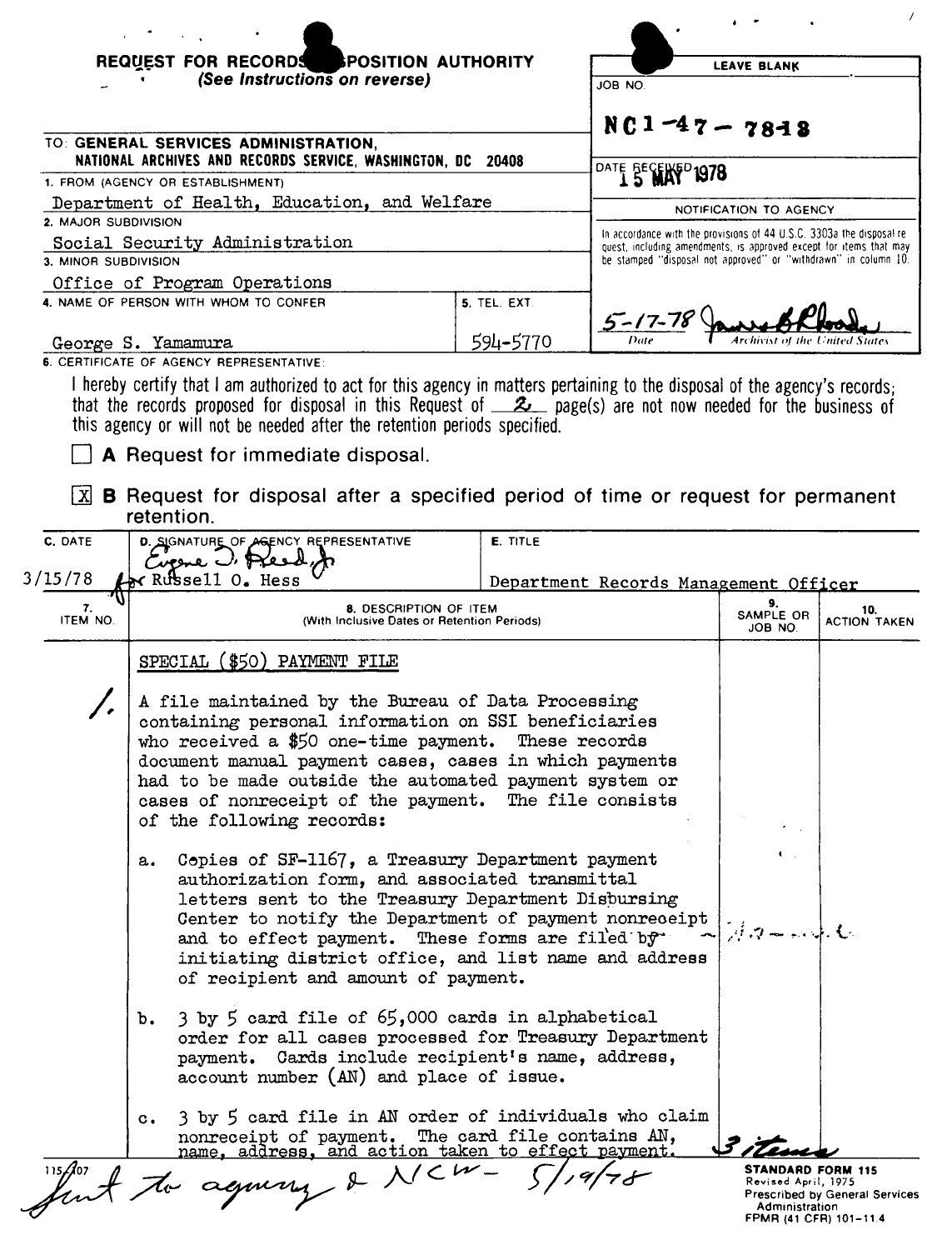

General Instructions:

Use Standard Horn T15 (obtainable from supply depots of the Federal Supply Service, General Services Administration) and the continuation sheet Standard Form 115a (obtainable from the Records Disposition Division. Office of Federal Records Centers, National Archives and Records Service, Washington, D.C. 20408) to obtain authority to dispose of records or to request permanent retention of records. Detach the fifth copy from the set and keep as your reference copy. Submit the first four copies of the set to the National Archives and Records Service. One copy will be returned to the agency as notification of items that are authorized for disposal. Items withdrawn or not approved for disposal will be so marked. Each SF 115 requiring Comptroller General concurrence must be accompanied by a notification of approval from GAO.

## **Specific Instructions:**

Entries  $1, 2$ , and  $3$  should show what agency has custody of the records that are identified on the form, and should contain the name of the department or independent agency, and its major and minor subdivisions.

Entries 4 and 5 should help identify and locate the person to whom inquiries regarding the records should be directed.

Entry 6 should be signed and dated on the four copies by the agency representative. The number of pages involved in the request should be inserted.

Box A should be checked if the records may be disposed of immediately. Box B should be checked if continuing disposal authority is requested or if permanent retention is requested. Only one box may be checked.

Entry 7 should contain the numbers of the items of records identified on the form in sequence, i.e., 1, 2, 3, 4, etc.

Entry 8 should show what records are proposed for disposal.

Center headings should indicate what office's records are'involved if all records described on the form are not those of the same office or if they are records created by another office or agency.

An identification should be provided of the types of records involved if they are other than textural records, for example, if they are photographic records, sound recordings, or cartographic records.

An itemization and accurate identification should be provided of the series of records that are proposed for disposal or retention. Each series should comprise the largest practical grouping of separately organized and logically retated materials that can be treated as a single unit for purposes of disposal. Component parts of a series may be listed separately if numbered consecutively as la, 1b, etc., under the general series entry.

A statement should be provided showing when disposal is to be made of the records, thus:

If immediate disposal is requested of past accumulations of records, the inclusive dates during which the records were produced should be stated.

If continuing disposal is requested for records that have accumulated or will continue to accumulate, the retention period may be expressed in terms of years. months, etc., or in terms of future actions or events. A future action or event that is to determine the retention period must be objective and definite. If disposal of the records is contingent upon their being microfilmed, or otherwise reproduced or recorded on machine readable media, the retention period should read: "Until ascertained that reproduced copies or recordings have been made in accordance with GSA regulations and are adequate substitutes for the paper records." Also, the provisions of FPMR  $§$  101-11.5 should be observed.

Entry 9 should be checked if samples are submitted for an item. However, samples of the records are not required unless they are requested by the NARS appraiser. If an item has been previously submitted, the relevant job and item number should be entered.

Entry 10 should be left blank.

 $\mathbf{f}$  $\epsilon$  $C_{\infty}$  $\cdot$  C fficer SSA frds Bureau of Da. Process Bureau of Supplemental Security Income RLO  $\ddot{\phantom{0}}$  $c \in r$  $\overline{\mathbf{C}}$  $\ddot{\cdot}$ てく <sup>1</sup>